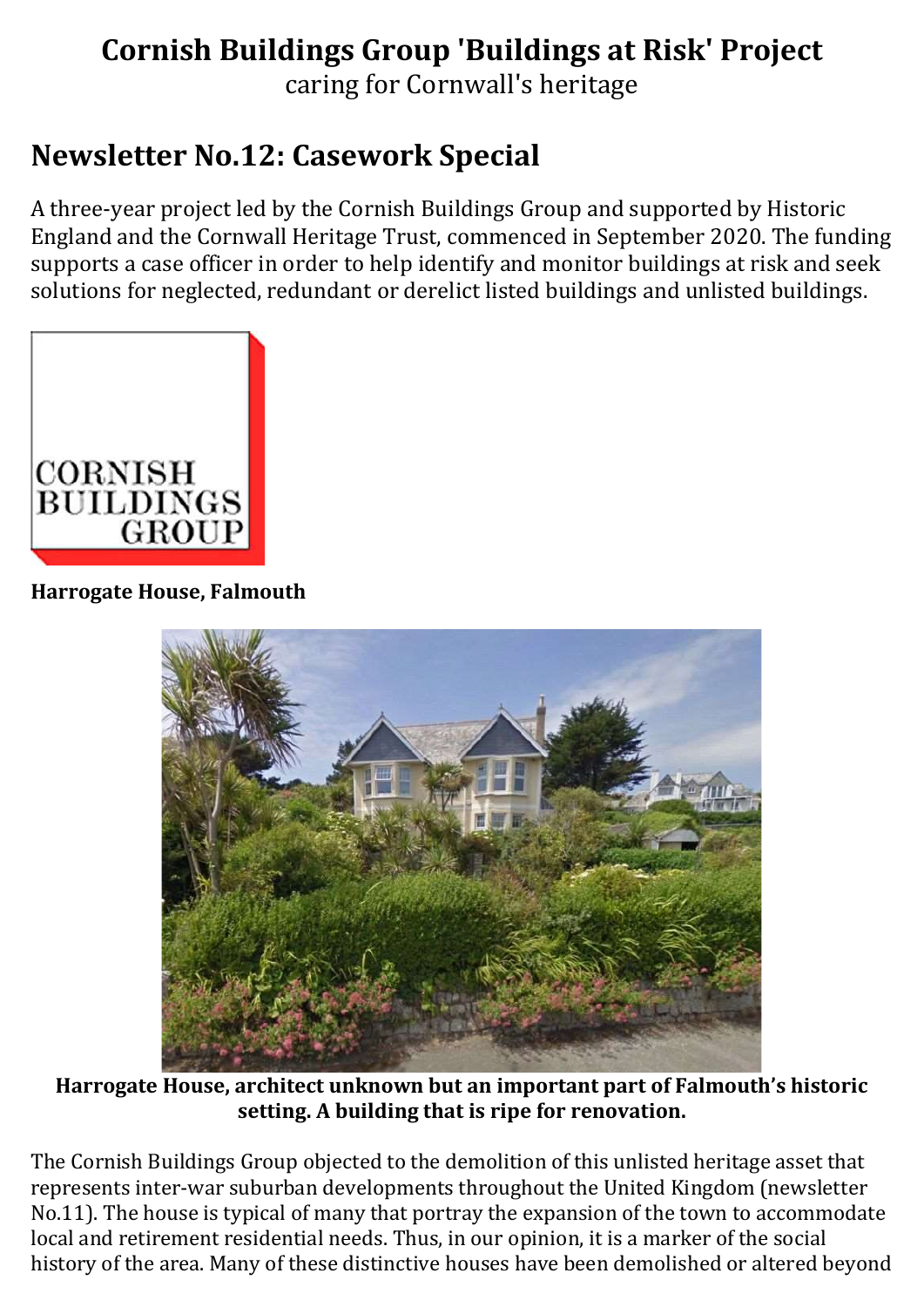recognition and in consequence Falmouth is sadly losing important heritage assets which local residents and Cornwall Council value highly. The application has been withdrawn by the developer.

#### Boslowick Inn, Falmouth



We have objected to an outline planning application to demolish the Boslowick Inn. The building has an interesting history and like Harrogate House makes a positive contribution to the setting of the local area. If a community use cannot be found then we hope residential units might be an option.

#### Bude Tower

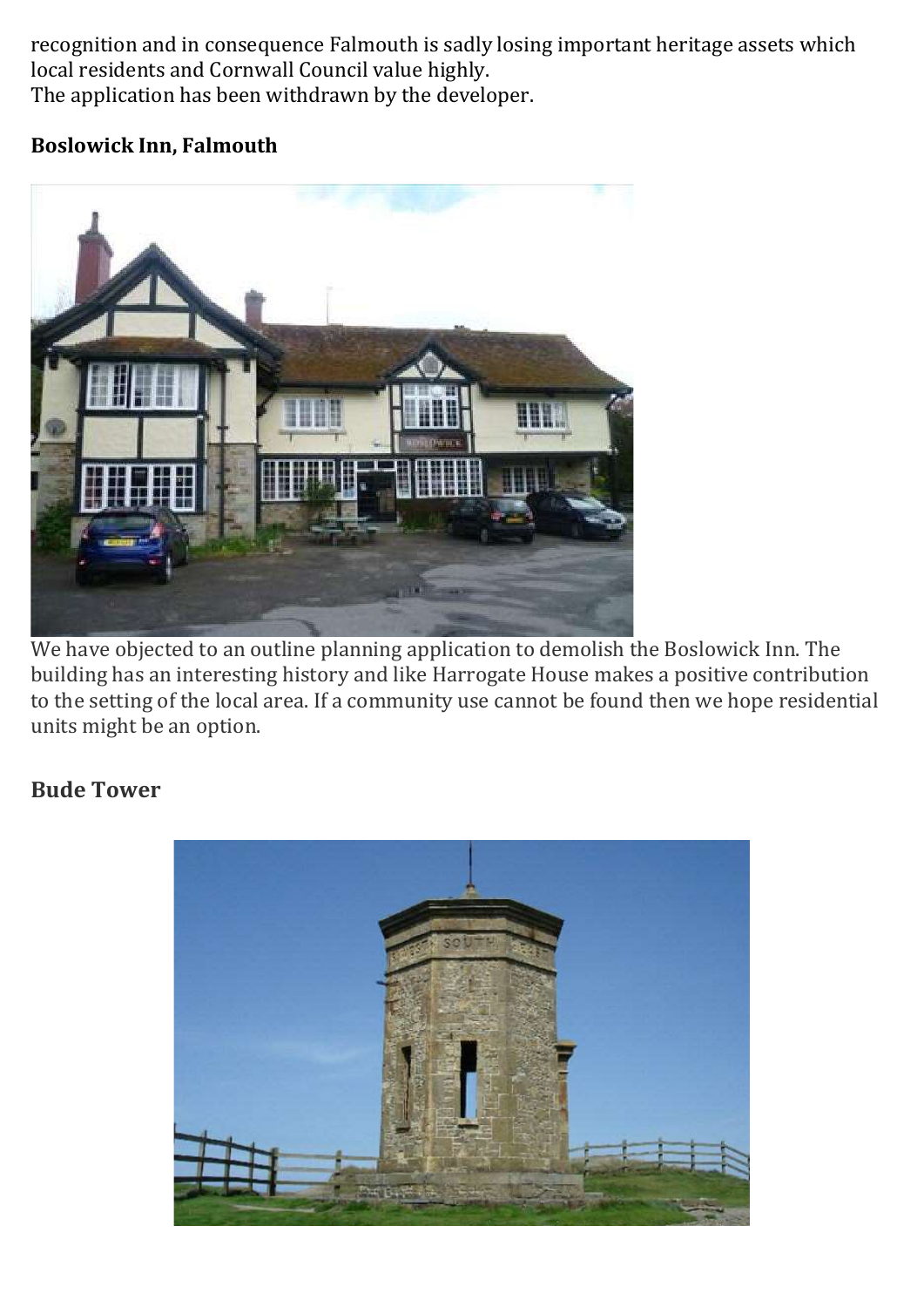

The storm tower at Bude is going to be moved inland to prevent it falling into the sea (newsletters 4 and 5). Bude and Stratton Town Council has been awarded a Heritage Fund Lottery grant of £249,362 for the project. This has been a culmination of a year's worth of fundraising and community work that raised just over £60,000 in just seven weeks. Cornwall Council and the Town Council also contributed. There will be opportunities for the community to get involved in this project.

## Pixie House, Tintagel.



The Pixie House in better times. Today the roof has partially collapsed, and the building is looking in very poor condition.

The dilapidated state of the Grade 2 listed Pixie House near Tintagel was reported to this project. We approached Cornwall Council enforcement who investigated under case EN20/01527 – Alleged deterioration of a grade II listed building. After discussion with the owner, Cornwall Council closed the case for the following reasons.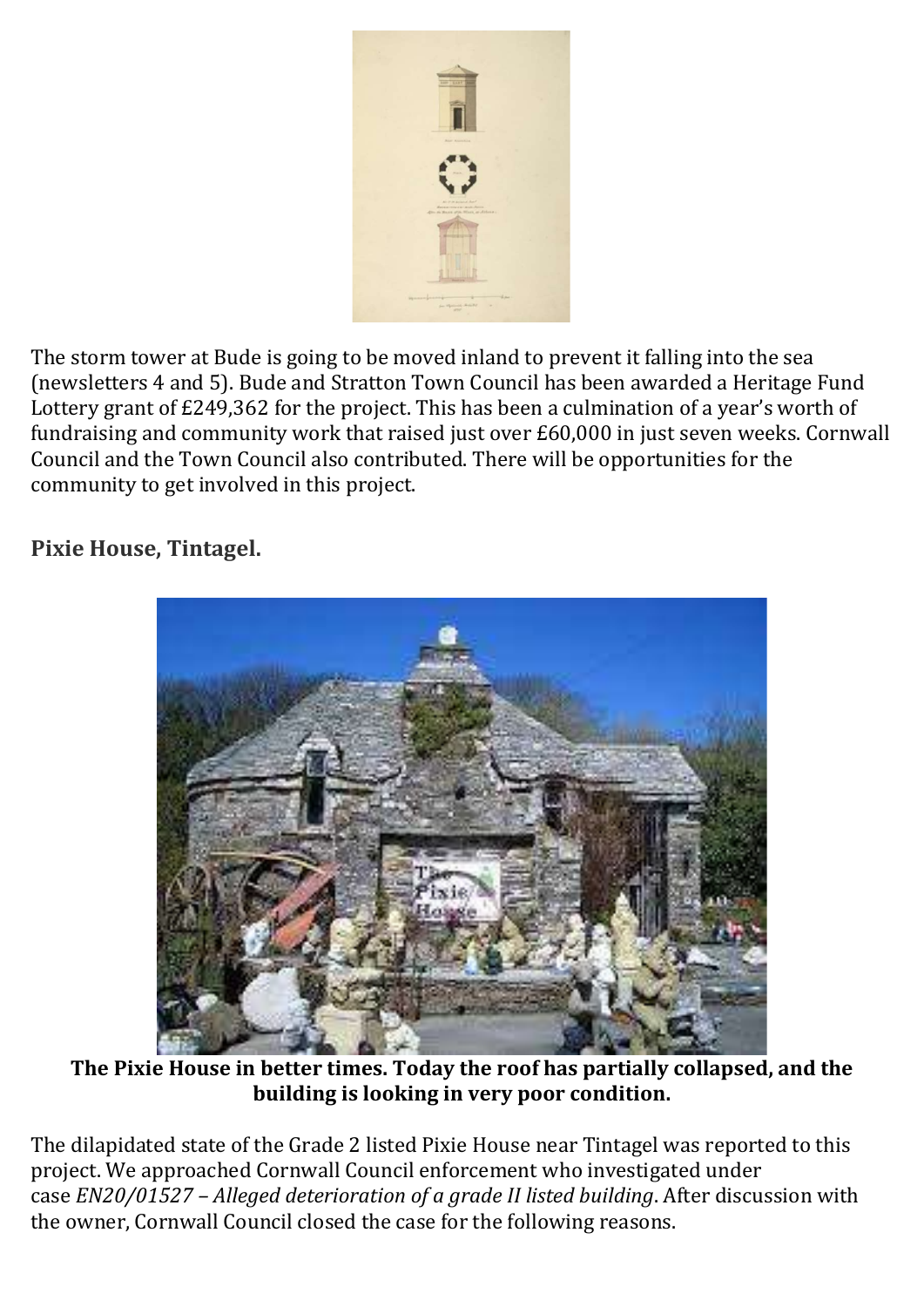'From the council's findings and site visit we do not believe that the site owner is in a position to have the works carried out to maintain the property. If we took an injunction out against the owner, we do not believe that the required works would be carried out. In view of this, to maintain the property the council would have to consider carrying out the works and putting a charge on the property. Due to the Council's current financial position we do not have the funds to carry out the required works and the legal expenses that would be incurred by taking such actions.

This leaves the council in a position where we feel that it is not expedient or in the wider public interest to take any further action and the case was closed.'

We are concerned about this response and will ask why a more robust approach was not taken. There is more information on the options available to the Council here: https://historicengland.org.uk/images-books/publications/stoppingtherot/heag046bstopping-the-rot/

### Carnon Downs Chapel Stables

With reference to our previous casework on the planning application to remove the stable (newsletter No.7) we understand that there are no further plans to either repair or demolish the building. The Chapel originally wanted to repair the building for some community purpose however a survey identified the building as being unsafe. Since then, the building has deteriorated considerably.

The early history of the chapel is fully documented in the Accounts of the Carnon Downs Weslyan Chapel 1824-1895 (KK MRT/117) which also shows William Murton's request to lease land and the terms of the subsequent lease, including the requirement to build the stable. It also documents other changes to the building and a further lease to Mr. Charles Manuel. We would like to see a heritage impact assessment carried out for this building.

#### Tall Trees, Mevagissey.

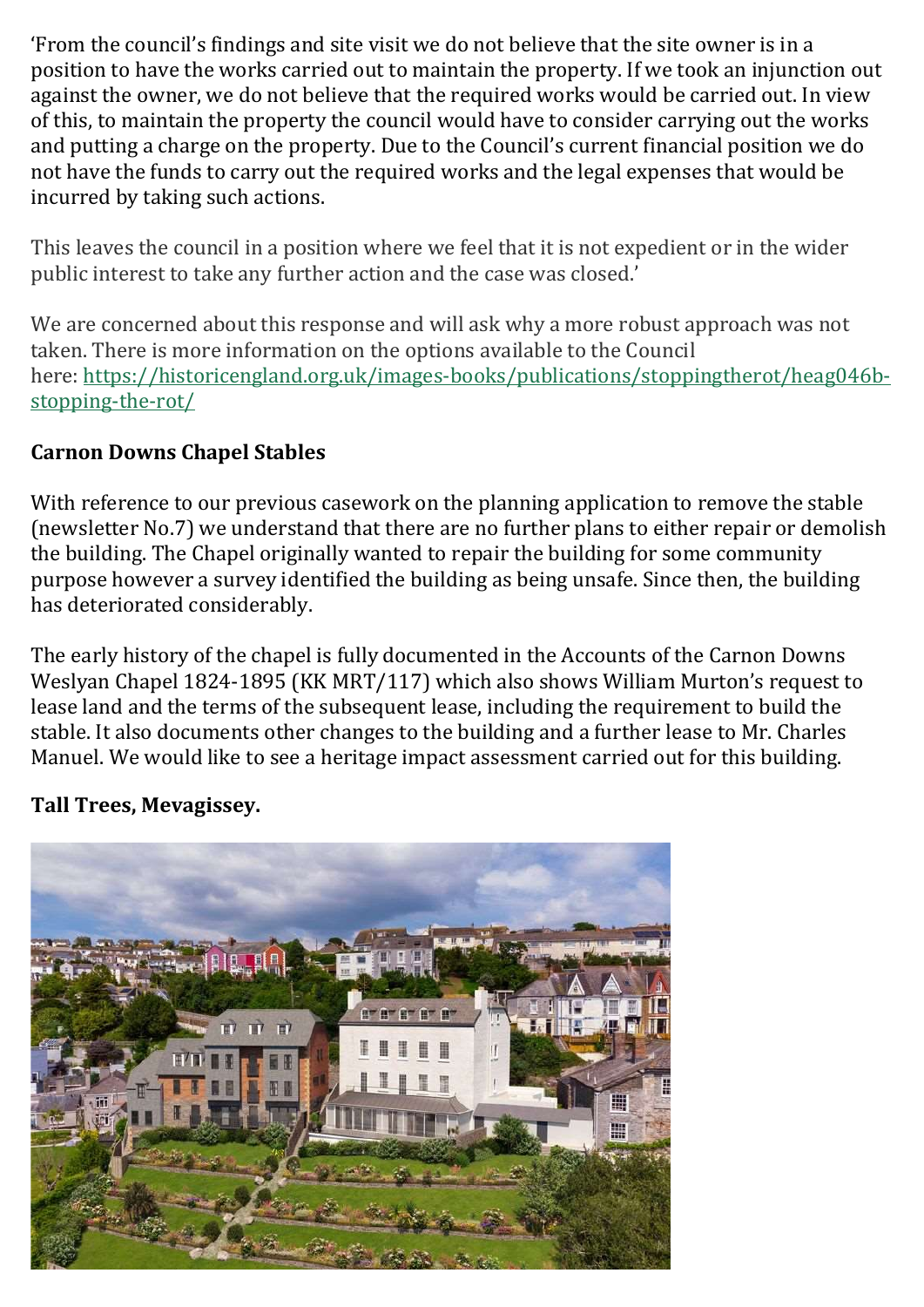Orchard Dean Developments Ltd have purchased the former hotel, known as The Hollies or Tall Trees, in Mevagissey, which was left derelict for the last 16 years and plan to redevelop the site with luxury apartments and homes – this is an artist impression of what the development will look like when complete

We are pleased to see work has started on a scheme to redevelop the former Tall Trees Hotel in Mevagissey which has been an eyesore on the village for many years (newsletter No.1).

The former hotel was reputedly built as a private residence in the mid-18th century however after many years as a hotel it was left derelict and is now in a dilapidated and dangerous condition. The development will convert the historic building into four residential properties each with three bedrooms. Next door a new build of eight properties, consisting of a one-bedroomed flat, two maisonettes and seven flats, each with two bedrooms will be built.

## The Walled Garden Tredethy, Hellandbridge, Bodmin.

We have objected to planning application PA21/03961 'Listed Building Consent for alterations to existing structures within the curtilage of a Listed Building including removal and repositioning of existing stone garden wall and formation of a refuse and temporary construction access in the existing boundary wall to the public highway'.

We are concerned about the loss of historic walling in consequence of providing access from the road onto site. The historic listing notes that the 17th century house (possibly replaced an earlier house) was considerably altered in 1892 to the designs of Silvanus Trevail. The property has formerly been the residence of the Rev Charles Peters (1690-1774), the May and Lang families and thence through marriage to Francis J. Hext Esq. JP. During the mid 20the century it was home to Prince Chula of Thailand. The property is noted in Gilbert and in Douglas Pett's book on the parks and gardens of Cornwall.

It is of note that there is no robust heritage impact assessment or historic analysis of the site that can reliably inform the decision to remove any of the historic walls and or boundaries. Looking at photographic and map evidence any loss of the wall fabric as a result of these proposals will be extremely regrettable.

Tredethy has long been considered a significant Cornish garden and as such was listed in the Horticultural Directory between 1908 and 1924. The walled garden is a key feature of this garden and the landscape setting. Changes to the wall and entrances will negatively affect the important character of this walled garden. In addition, the internal wall (arched stone Garden Wall) should be repaired and protected as was a condition 4 of the Decision notice in the previously approved application.

## Cardinham Chapel

We recently raised an enforcement case EN21/01727 for Cardinham Chapel with regards to features that were temporarily removed under permission granted on PA16/ 06645 from the chapel for repairs. Our concerns, raised by the local community, were based around the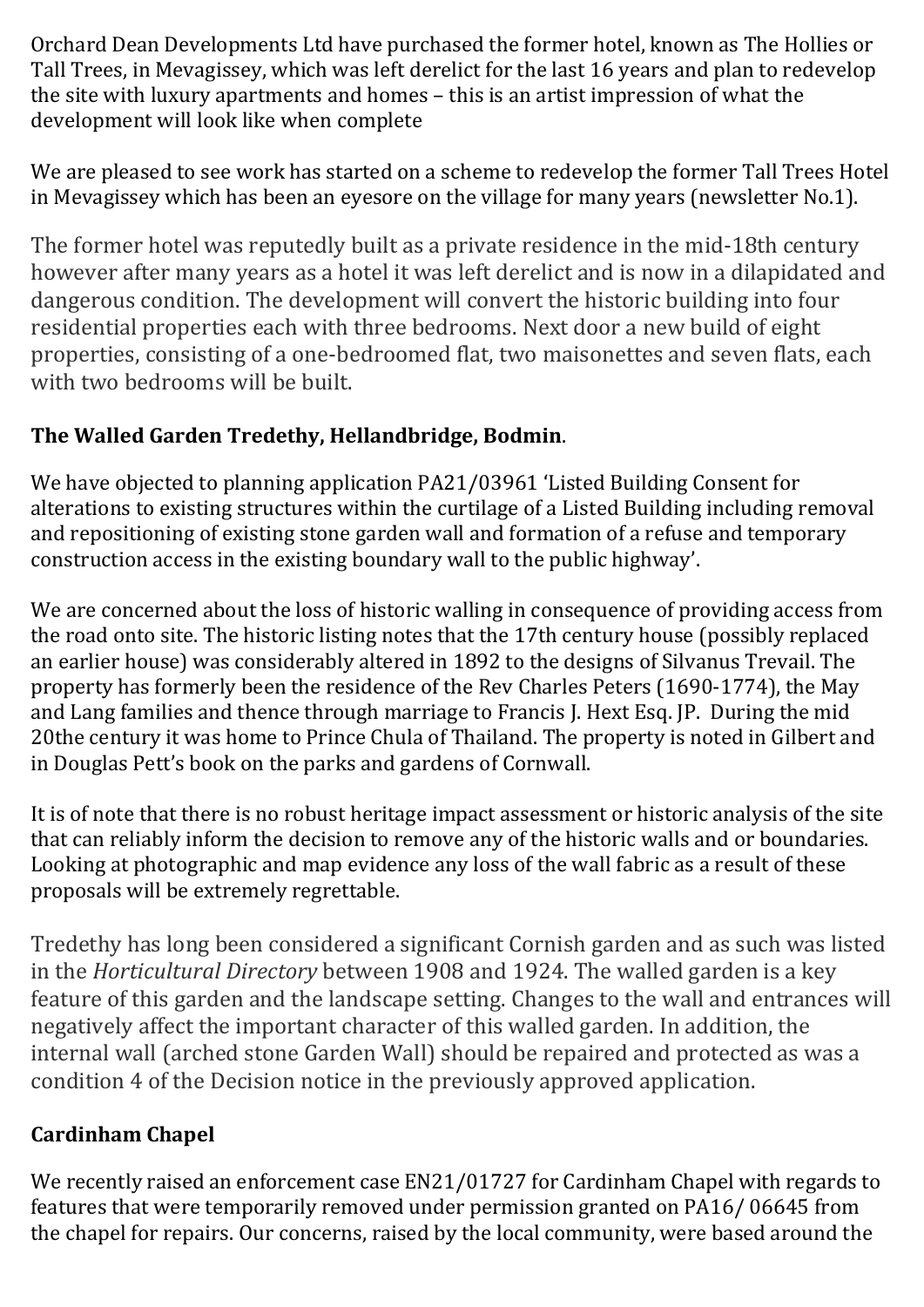recent sale of the property and how this would affect the agreement in place with regards to the removal, storage and reinstallation of the historic features.

Cornwall Council have reassured us that the agents have spoken with the new owners who are fully aware of the agreement in place regarding the rostrum and understand their responsibilities in this regard. The new owners therefore will be held accountable for the rostrum and upkeeping the agreement in place.

#### In other news

Botallack Manor (newsletter No.2) dating to the 17th century with associated outbuildings of 18th and 19th century date has been added to the Historic England Heritage at Risk Register. The Grade 2\* two storey house is L-shaped in plan and built of granite rubble with a slate roof. The outbuildings form a long range to the north of the house, with the stables to the northeast.

Work is progressing at Tregarne Chapel, St Autsell (newsletter Nos 3, 8, 9, 10) to create residential units in the old schoolhouse and chapel alongside. The Cornish Buildings Group supported the planning application and are pleased to see that, for the first time in over a decade, the exterior is looking tidy.

Some revised plans have been added to PA20/11000 'Conversion of existing chapel to form residential dwelling and associated works Methodist Church Chapel Terrace Carharrack (newsletter Nos 4 and 5). The application is still pending.

Polvellan Manor, Looe (newsletter Nos. 4, 5, 9) is also still awaiting a decision.

## Get involved

Our WordPress blog https://buildingsatrisk.wordpress.com/ has proved successful and up until mid-November 2021 has received over 12,000 views.

Our website has been updated as the project progresses https://sites.google.com/site/cornishbuildingsgroup/home

Updates and alerts will be shared via our Twitter feed @CbgCornwall

To keep up-to-date on the project please follow our blog; when we have something to say you will receive an alert. Or you can follow us on Twitter.

Paul Holden, FSA. Project Lead